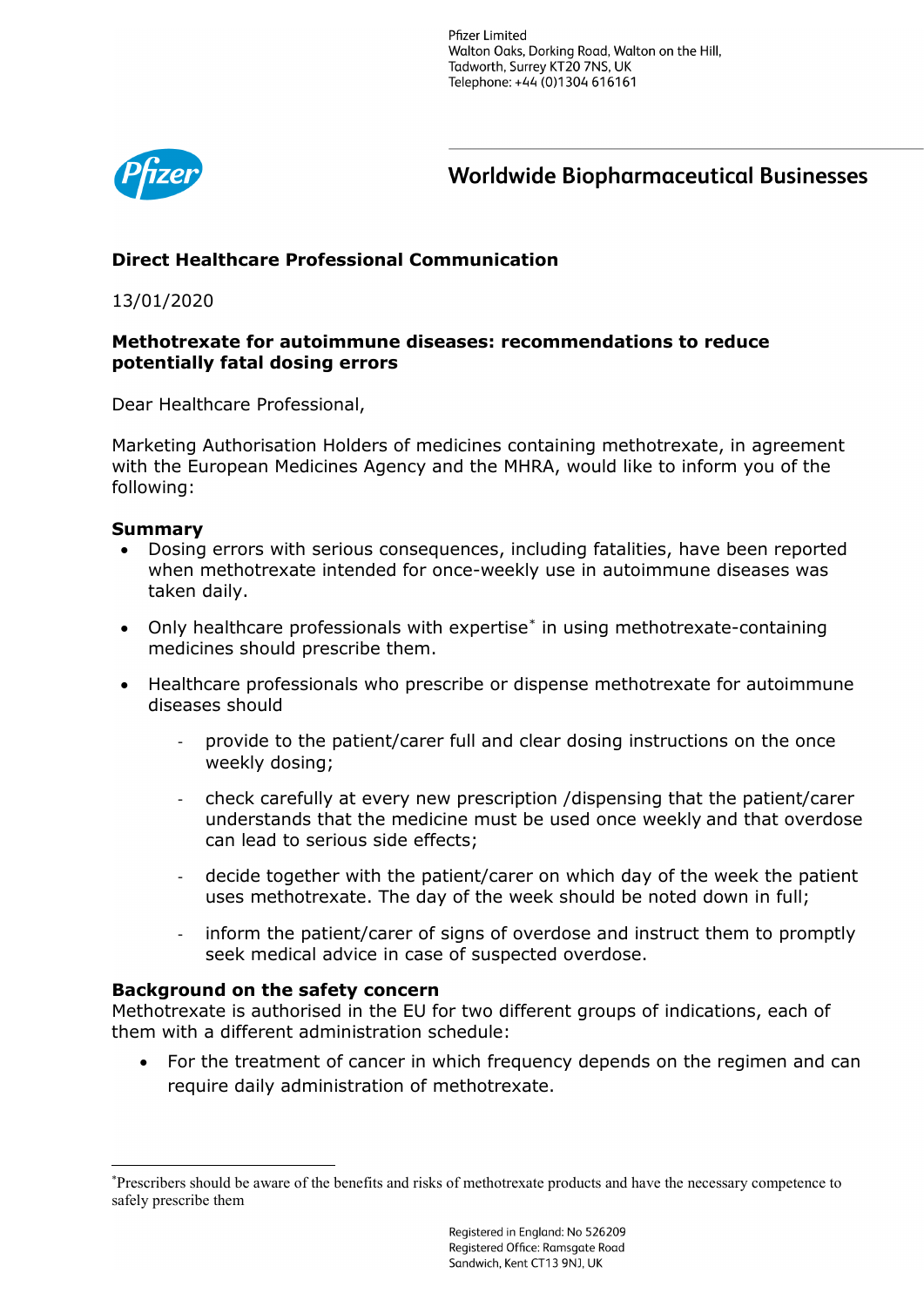• For the treatment of autoimmune diseases including rheumatoid arthritis, psoriasis and Crohn's disease, which require once-weekly use.

Despite measures already in place to prevent dosing errors, serious, sometimes fatal, cases continue to be reported in which patients being treated for autoimmune diseases have taken methotrexate daily instead of once-weekly.

A safety review performed at EU level found that these errors can occur at all stages of the medication process. Therefore, further measures to prevent dosing errors will be introduced, including prominent warnings on outer and inner packaging and updates to the summary of product characteristics and package leaflet. For oral formulations, there will be educational materials for healthcare professionals and a patient card will be provided with each package. In addition, tablets will only be available in blister packs.

## **Call for reporting**

Suspected adverse reactions **and any medication error which results in patient harm** should be reported to the MHRA through the Yellow Card Scheme.

When reporting, please provide as much information as possible. It is easiest and quickest to report ADRs online via the Yellow Card website: www.mhra.gov.uk/yellowcard or search for MHRA Yellow Card in the Google Play or Apple App Store.

Alternatively, prepaid Yellow Cards for reporting are available:

- by writing to FREEPOST YELLOW CARD (no other address details necessary)
- by emailing [yellowcard@mhra.gov.uk](mailto:yellowcard@mhra.gov.uk)
- at the back of the British National Formulary (BNF)
- via the Commission on Human Medicines (CHM) free phone line: 0800-731-6789
- by downloading and printing a form from the Yellow Card section of the MHRA website.

Suspected adverse drug reactions may also be reported to Pfizer Medical Information on 01304 616161.

## **Company contacts**

These materials are being sent to you by Pfizer on behalf of the group of companies listed below, who are Marketing Authorisation holders for medicines containing methotrexate. If you require additional information, please contact the medical information services of the individual company.